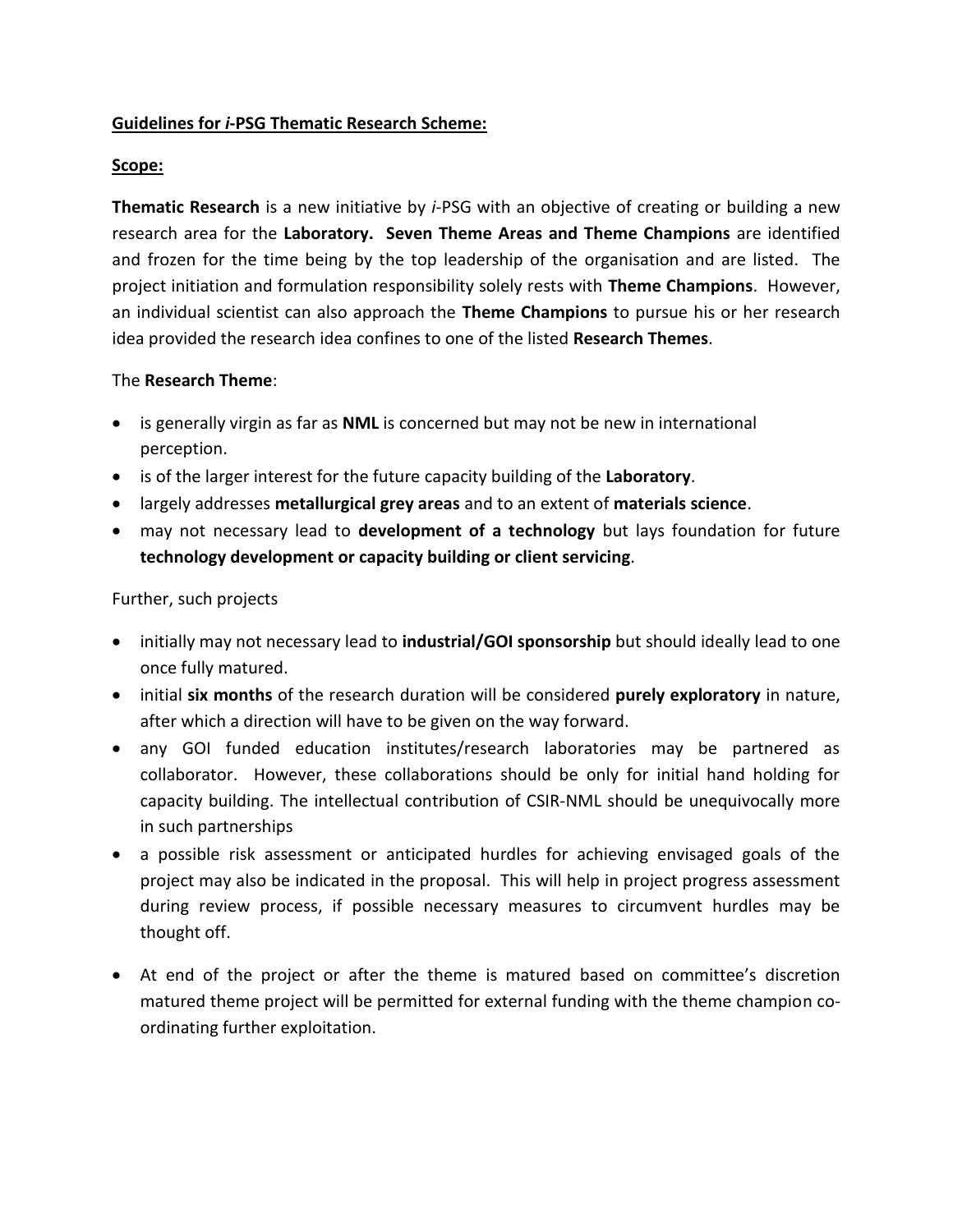## **Funding opportunities:**

 a maximum of **20 lakh** rupees is envisaged under this scheme and of which 50% or less may be availed by the collaborating laboratory/partner of any GOI funded organization.

## **Who & How can submit proposal:**

**Theme Champions** are expected to initiate the proposals. Alternatively, all scientists irrespective of their position can formulate proposal and apply. The proposals initiated other than by **Theme Champions** should be first submitted to **Theme Champions** for his or her perusal and review. Only those proposals approved by **Theme Champions** will be subjected to *i*-PSG review for final consideration. Please note the restriction of one i-PSG project per scientist will not be applied in this scheme.

#### **Review Process:**

- First stage of review and approval of new proposal by **Theme Champion.**
- Second stage internal and external review by *i*-PSG. Reviewer comments to be sent to **Theme Champion and Project Leader.**
- Resubmission of proposal if necessary before open door meeting.
- Mid-term review in six months in open and close door meetings.

# **Research Areas for Thematic project**

| 1. Fine Particles Processing                                                                                                | <b>Champion: Dr. Ratnakar Singh</b> |
|-----------------------------------------------------------------------------------------------------------------------------|-------------------------------------|
| Keywords for Research: Micronization of coal; Enhance Gravity Separation (EGS); Dewatering                                  |                                     |
| 2. REE & PGM                                                                                                                | Champion: Dr. K.K. Sahu             |
| Keywords for Research: Processing; Extraction and application                                                               |                                     |
| 3. Advanced separation processes                                                                                            | <b>Champion: Dr. Rakesh Kumar</b>   |
| Keywords for Research: Solvent free separation; Molecular recognition separation;<br>membrane separation; Dry beneficiation |                                     |
| 4. Advanced Engineering materials                                                                                           | <b>Champion: Dr. Arvind Sinha</b>   |